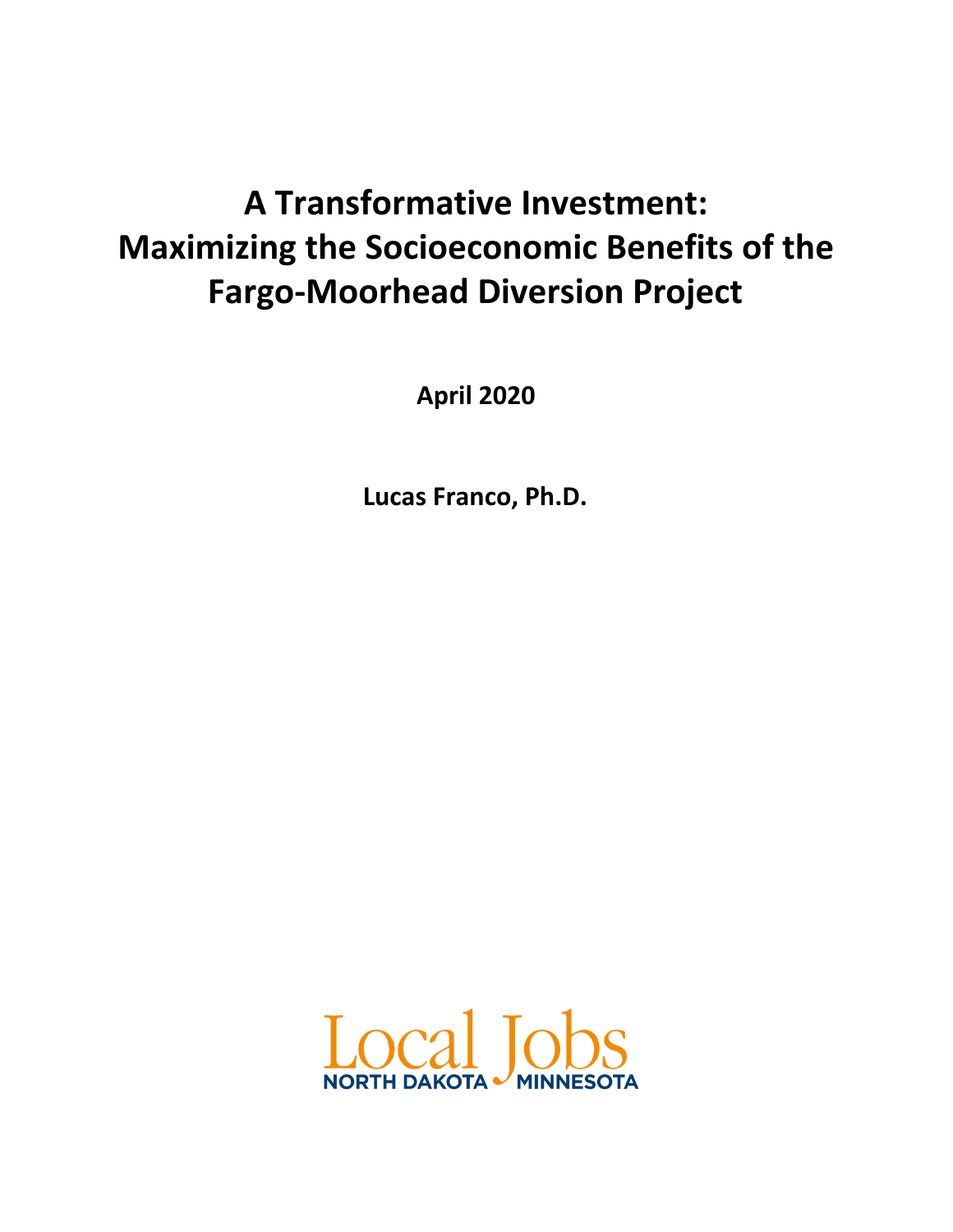# **A Transformative Investment: Maximizing the Socioeconomic Benefits of the Fargo-Moorhead Diversion Project**

### **Executive Summary**

The Fargo-Moorhead Diversion ("Diversion") Project is a bold investment in the future of the region. The \$2.75 billion project will create an extensive network of flood water diversion levees and canals to protect the Fargo-Moorhead metropolitan area. The project, which will be funded using a combination of local, state and federal tax dollars, will create thousands of jobs over approximately six years of construction.

This massive infrastructure investment could not only prevent catastrophic flooding and protect the residents of the community, but also serve as a catalyst to develop the region's skilled construction workforce. The Diversion Project has the potential to create thousands of good paying construction jobs for area residents. However, these benefits are not inevitable.

This report quantifies the potential socioeconomic benefits of the construction jobs and career opportunities that could be created by the Diversion Project and suggests ways to maximize the net public benefit of this taxpayer-funded investment. We find the following:

- The Fargo-Moorhead metropolitan area currently underperforms in the development and utilization of local skilled construction workforce, due in part to limited use of registered apprenticeship programs which have been recognized by the Trump Administration as a vital workforce tool in the construction industry.
- The Diversion Project could help to close the skill gap and maximize local socioeconomic benefits by promoting the use of registered apprenticeship programs.
- Registered apprentices earn much higher wages than non-participants. The typical career earnings of an apprenticeship graduate are \$300,000 greater than nonparticipants including both wages and fringe benefits.
- Each successful registered apprentice can be expected to earn an estimated \$1.3 million on average over the course of his or her career.
- A local construction worker on the Diversion Project will generate approximately three to four times more local economic activity than a non-local worker.
- The estimated career earnings of a skilled apprentice in the Fargo-Moorhead area are two to three-times higher than the earnings of the average service sector worker.

Ultimately, we find that the best way to maximize the public benefits of workforce development investment of the Diversion Project is through the use of registered apprenticeship programs, which provide a structured environment for new construction workers to "earn as they learn." The Fargo-Moorhead area construction industry is booming just as many of the baby boomer construction workers are retiring and local contractors describe challenges finding skilled labor. It is an ideal moment to recruit and train the next generation of skilled construction workers.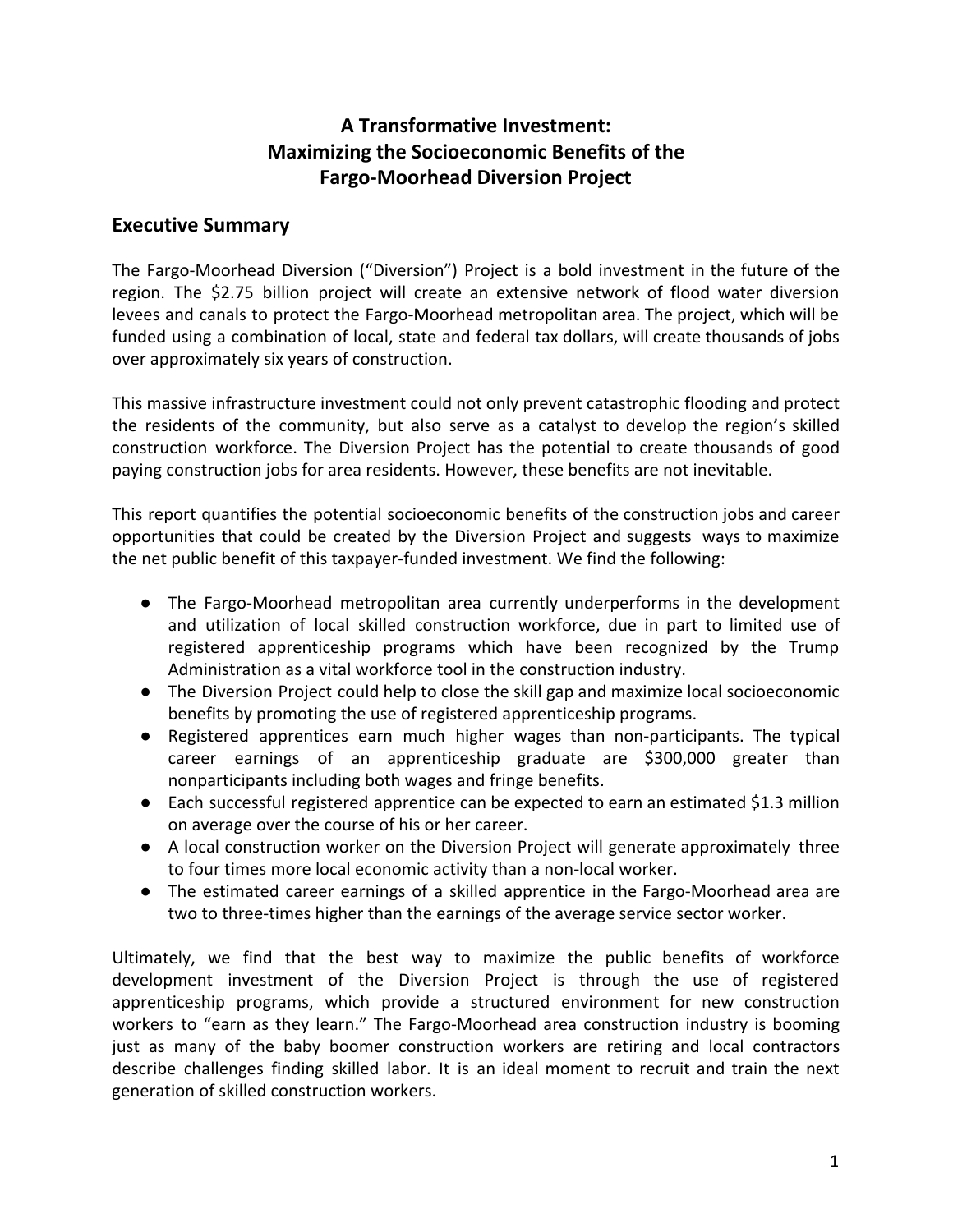Registered apprenticeship programs offer a proven workforce development strategy that is well-suited to maximize the value of the Diversion Project. Apprenticeship models have a long track record of successfully transitioning workers into a career in the construction industry.<sup>1</sup> These educational programs provide a cost effective model to recruit and train skilled workers that invest back into the local community while ensuring high-quality construction work on the Diversion Project.

The Fargo-Moorhead metropolitan area can maximize the return on investment of the Diversion project by taking the following steps:

- Encourage project bidders to partner with registered apprenticeship programs to recruit and train the next generation of Fargo-Moorhead metropolitan area construction workers.
- Require project bidders to provide plans and demonstrate capacity to recruit and develop local skilled workforce.

Through these simple steps, the Diversion Project will not only protect the Fargo-Moorhead metropolitan area from catastrophic flooding, but also maximize the Project's short- and long-term economic benefit by stimulating local payrolls and building the region's skilled construction workforce .

## **Introduction**

The Diversion Project is a critical investment in the region's future. It will protect the Fargo-Moorhead metropolitan area from catastrophic flooding. It also has the potential to create thousands of family-supporting construction jobs for local residents. Skilled construction workers will build an array of dams, levees, concrete barriers and bridges over the next six years at a total cost of \$2.75 billion.<sup>2</sup>

The project will largely be funded through a Public-Private Partnership (P3) funding model. This approach has the advantage of shifting much of the financial and construction risk onto private sector actors. Ultimately, however, local and state taxpayers will fund the multibillion dollar cost of construction, financing, and the profits that P3 partners justifiably expect to receive for their participation.

There is no guarantee, however, that local workers will receive the full benefit of this once-in-a-generation investment in the Fargo-Moorhead metropolitan area. One reason for this concern is that regional contractors have dramatically increased their reliance on foreign guest workers via the H-2B visa program in recent years. Nationwide, H-2B visa allocations have

<sup>&</sup>lt;sup>1</sup> Robert Bruno and Frank Manzo, "The Impact of Apprenticeship Programs in Illinois: An Analysis of Economic and Social Effects," University of Illinois at Urbana-Champaign and the Illinois Economic Policy Institute, August 2016.

<sup>&</sup>lt;sup>2</sup> Don Haney, "New Estimated cost of Diversion hits \$2.75 billion," KFGO, December 3, 2019. Available here: https://kfgo.com/news/articles/2018/dec/03/new-estimated-cost-of-fm-diversion-project-hits-275-billion/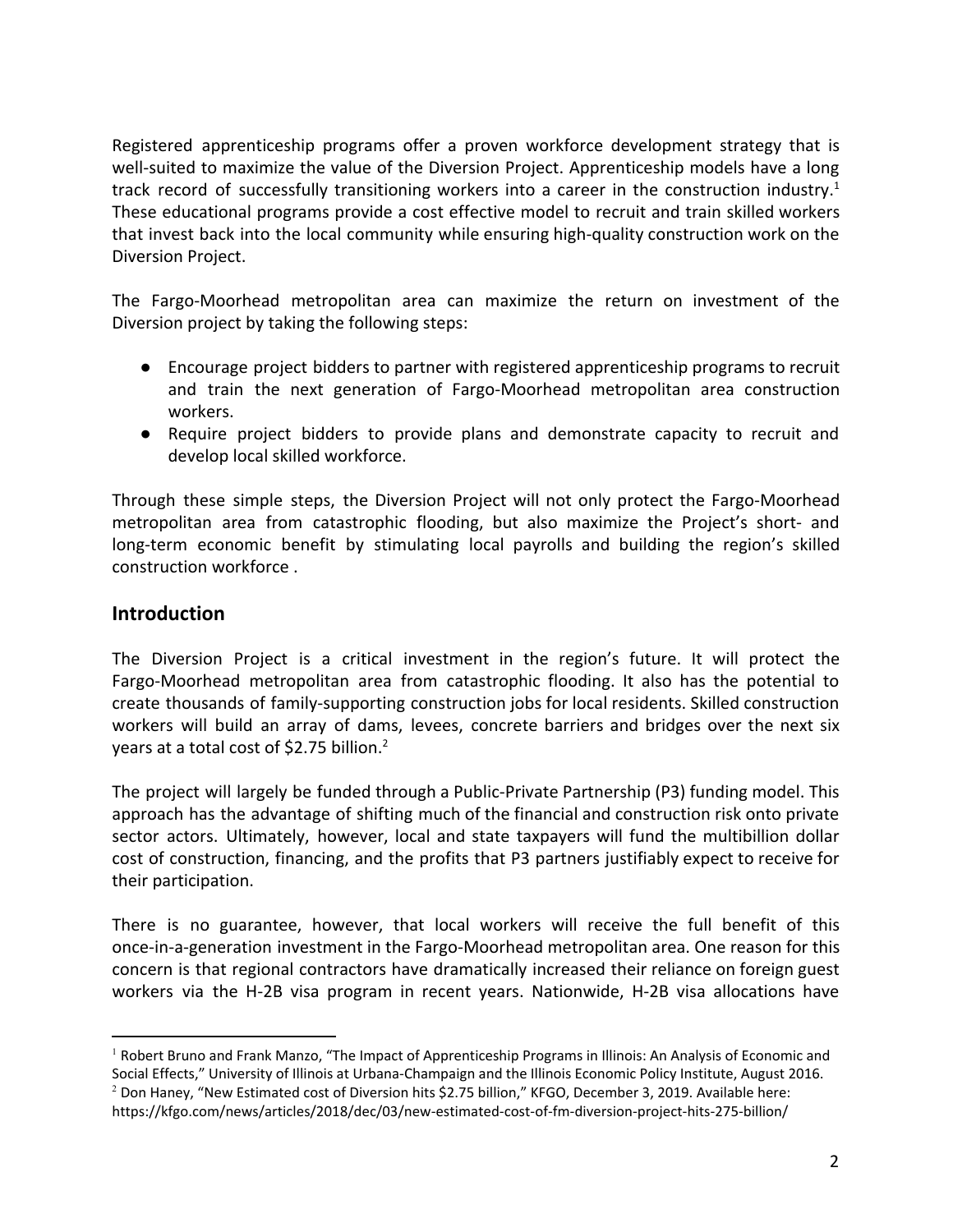nearly doubled - from approximately 50,000 in 2009 to 96,000 in 2019.<sup>3</sup> The Fargo-Moorhead metropolitan area has seen a similar uptick in the reliance on H-2B guest workers.<sup>4</sup> There has also been a steady reliance on outsourced labor to build Minnesota and North Dakota's critical energy infrastructure, including new wind energy projects.<sup>5</sup>

The Diversion project offers an unprecedented opportunity to break this growing reliance on outsourced labor. The region has relied heavily on labor outsourcing because it has underutilized registered apprenticeship programs. These workforce development models provide a pathway to recruit and train local workers to not only build the Diversion project, but to build other critical infrastructure in the future.

As we detail later in the report, officials with the Florida Department of Transportation (FDOT) faced a similar challenge in finding ways to maximize a multibillion dollar P3-financed infrastructure project. In the early 2000s, Florida officials secured P3 financing for a \$1 billion undersea tunnel project in Miami. Local officials, labor unions and community groups were concerned that contractors on the project would rely heavily on outsourced labor. To maximize local benefits, FDOT established incentives for project contractors to work with local registered apprenticeship programs to recruit and train area workers. As a result, 83% of construction workers building the project were local and hundreds of area residents received the training and on-the-job work experience required to become skilled construction workers. This is a model that we should strive to replicate on the Diversion Project.

Work on the Diversion Project will last up to six years. But for career construction workers who get their start on the Diversion Project, the benefits could last 25 years or more. By utilizing local labor and leveraging apprenticeship opportunities, the Diversion Project could inject billions of dollars into the local economy and provide a pathway for hundreds of area workers to launch family-supporting careers in the construction industry.

# **Section 1: The Cost of the Fargo-Moorhead Diversion Project**

The Diversion Project will cost \$2.75 billion. This investment will pay for the following infrastructure projects:<sup>6</sup>

#### **Components of the Diversion Project**

\$502 million for Lands and Impacted Property **Mitigation** 

<sup>&</sup>lt;sup>3</sup> Heather Long, "Trump administration nearly doubles H-2B guest visa program, which brings many Mexican workers," The Washington Post, April 6, 2019.

<sup>4</sup> Lucas Franco, "Outsourced at Our Expense: The High Cost of the H-2B Guest Worker Program," Local Jobs North Dakota and Minnesota, December 2018.

<sup>5</sup> Lucas Franco, "Catching the Wind 3.0: The impact of local versus non-local hiring practices on wind farms in North Dakota," Local Jobs North Dakota and Minnesota, October 2019.

<sup>&</sup>lt;sup>6</sup> FM Area Diversion Project, "About." Available here: <https://fmdiversion.gov/about-the-project/>.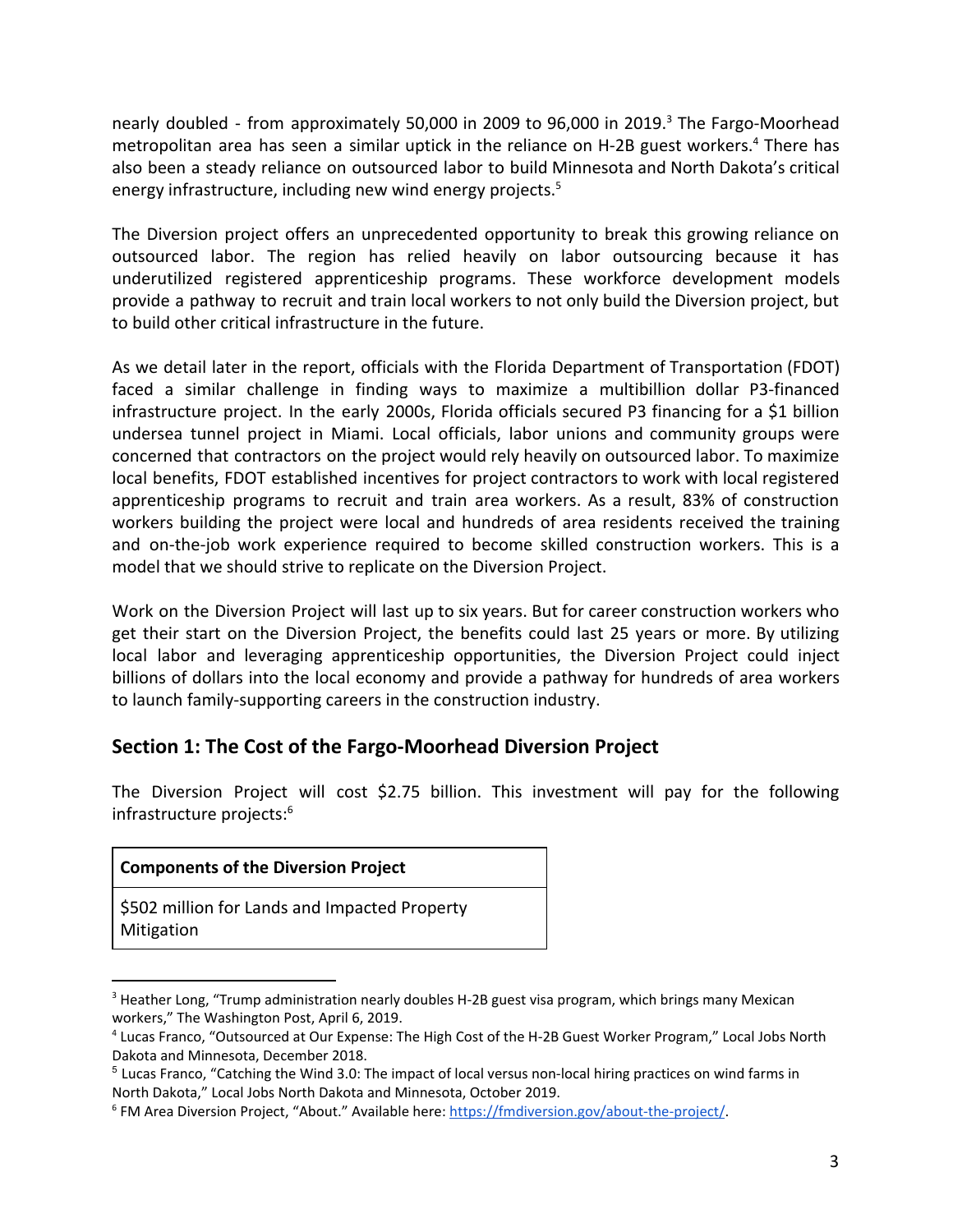\$989 million for the Channel / Public-Private Partnership

\$703 million for the U.S. Army Corps of Engineers/ Southern Embankment and Associated Infrastructure

\$266 million for levees and other In-town projects in the cities of Fargo and Moorhead

\$44 million for Other Mitigation Construction

\$250 million for Non-Construction Costs

Funding for these projects will come from a mix of federal, state and P3 funding via local sources. The funding sources are as follows:<sup>7</sup>

#### **Diversion Funding Sources**

\$750 million from the federal government (\$450 million existing and \$300 millon new)

\$870 million from the state of North Dakota (\$570 million existing and \$300 million new)

\$1,044 million from the local sponsors funded through sales taxes (P3 Model)

\$43 million to be requested from the State of Minnesota for continued work in-town to pay for Plan B changes in MN and another \$43 million for the project

A significant portion of the funding for the project will be paid through a P3 delivery model. In this model, private companies, including banks and construction firms, agree to finance and build the project for a fixed cost plus profit paid out to them over many decades. These actors assume the risk of capital cost overruns and reap the benefit of cost savings.<sup>8</sup>

Most of the capital for the project will be borrowed. Area residents will finance the project, largely through sales taxes, over a period of decades. The total amount of repayment over 60

<sup>7</sup> Frank Stanko, "Fargo-Moorhead Diversion estimated to cost \$2.75 billion," Daily News Media, December 4, 2018. Available here:

[https://www.wahpetondailynews.com/news/fargo-moorhead-diversion-estimated-to-cost-billion/article\\_edf63fba](https://www.wahpetondailynews.com/news/fargo-moorhead-diversion-estimated-to-cost-billion/article_edf63fba-f7d0-11e8-982a-ebc371cf10bc.html) [-f7d0-11e8-982a-ebc371cf10bc.html](https://www.wahpetondailynews.com/news/fargo-moorhead-diversion-estimated-to-cost-billion/article_edf63fba-f7d0-11e8-982a-ebc371cf10bc.html).

<sup>&</sup>lt;sup>8</sup> Don Haney, "New Estimated cost of Diversion hits \$2.75 billion," KFGO, December 3, 2019. Available here: <https://kfgo.com/news/articles/2018/dec/03/new-estimated-cost-of-fm-diversion-project-hits-275-billion/>.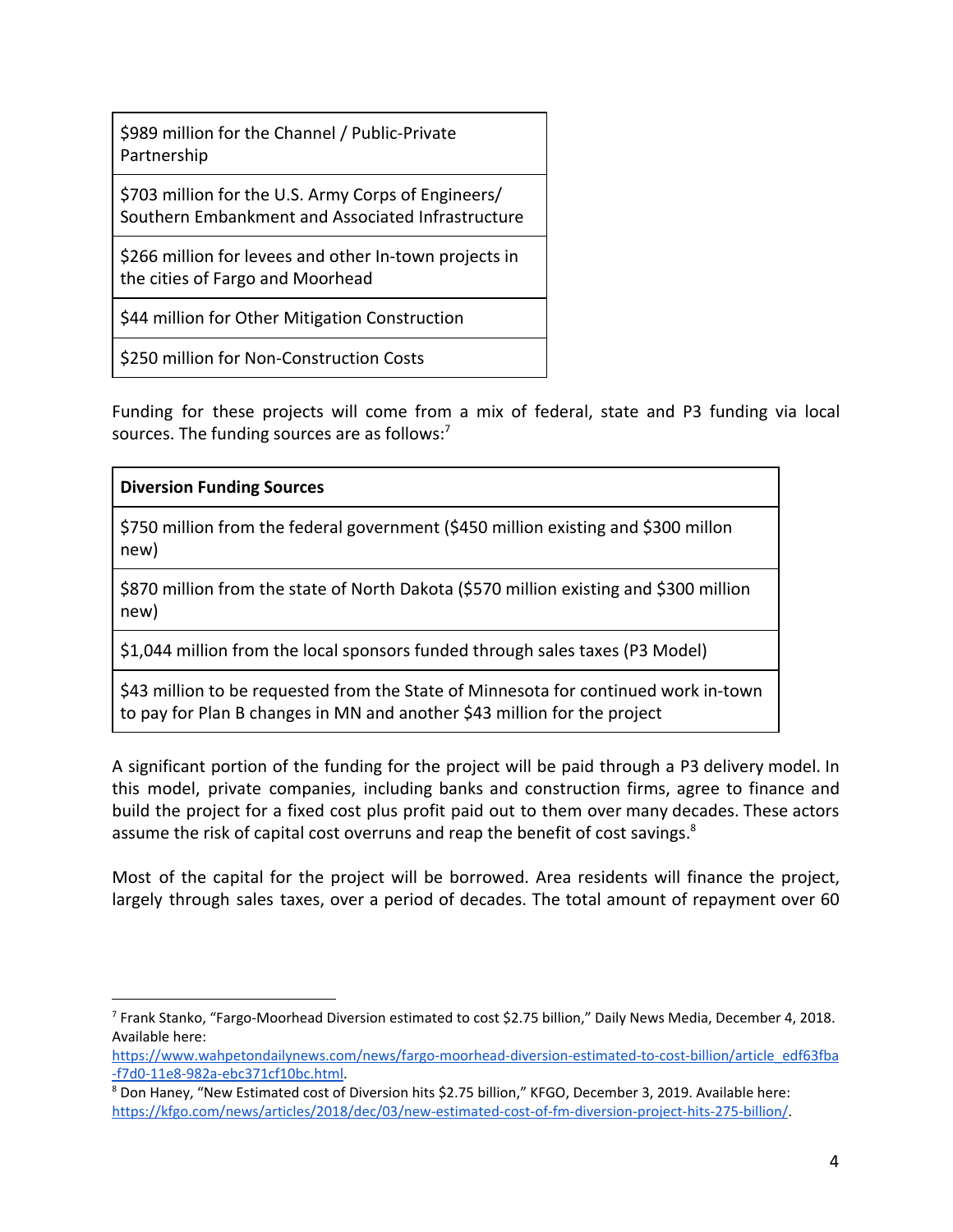years, including interest, will be roughly \$3 billion, which includes the principal of approximately \$1.1 billion.<sup>9</sup>

# **Section 2: Training the Next Generation of Construction Workers**

The best way to maximize the public benefits of the Diversion Project is through the use of registered apprenticeship programs. The Fargo-Moorhead metropolitan area construction industry is thriving just as many of the baby boomer construction workers are retiring. This is a great moment to recruit and train the next generation of skilled construction workers in the region.

Unfortunately, industry efforts to recruit and train construction workforce have lagged in the Fargo-Moorhead metropolitan area and across North Dakota. While some construction owners and contractors continue to invest in local workforce development, some sectors of the industry have come to rely on a traveling workforce that leaves town when the project is complete, taking their skills and paychecks with them. The trend toward outsourcing of construction labor has recently been documented on both large infrastructure projects and local building construction.<sup>10</sup>

Reliance on a non-local workforce can become a vicious cycle as construction owners and contractors scale back on local recruiting and training efforts, and the number of entry-level positions available to the area workforce declines. Apprenticeship models offer a pathway to break this cycle and rebuild a local skilled construction workforce. The training is provided at no cost to participants and they typically earn family-supporting wages and benefits throughout their education. Additionally, long-term projects such as the Diversion Project will provide years of work, allowing workers to complete their entire apprenticeship program.

Registered apprenticeship programs have a long track record of successfully transitioning workers into a career in the construction industry -- a fact that was recognized by the U.S. Department of Labor in a recent rulemaking on Industry Recognized Apprenticeship Programs.<sup>11</sup> These educational programs provide a cost effective model to recruit and train skilled workers and they ensure high-quality construction work. Research by Mathematic Politica Research for the U.S. Department of Labor Employing and Training Administration found that participants that complete a registered apprenticeship program "receive an average of \$301,533 more in

<sup>9</sup> Tu-Uyen Tran, "How do you pay for a \$2.2 billion project?" The Dickinson Press. Available here:

https://www.thedickinsonpress.com/news/4098593-how-do-you-pay-22-billion-project

<sup>&</sup>lt;sup>10</sup> Lucas Franco, "Outsourced at Our Expense: An analysis of the high cost of the H-2B guest worker program," Local Jobs North Dakota and Minnesota, December 2018.

<sup>&</sup>lt;sup>11</sup> Robert Bruno and Frank Manzo, "The Impact of Apprenticeship Programs in Illinois: An Analysis of Economic and Social Effects," University of Illinois at Urbana-Champaign and the Illinois Economic Policy Institute, August 2016. See U.S. Department of Labor Final Rule RIN 1205–AB85 for a discussion of the U.S. Department of Labor's decision to exclude construction from new Industry Recognized Apprenticeship Program rules based on the success of the existing system of registered construction apprenticeships <https://aboutblaw.com/Pnh>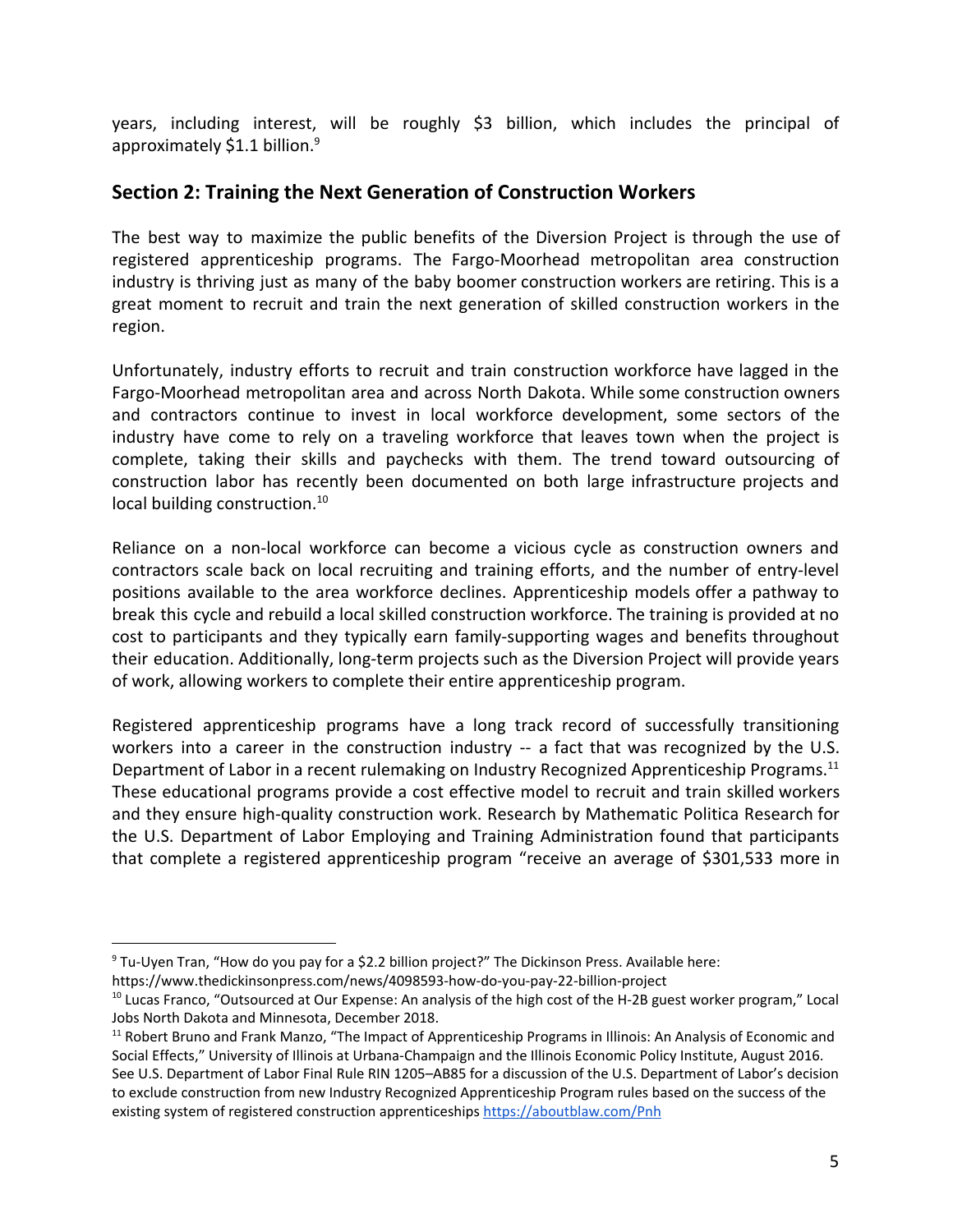compensation than nonparticipants over their careers." $^{12}$  Apprenticeship programs also reduce the probability that workers will suffer long-term unemployment.<sup>13</sup> Further, University of Utah economist, Peter Philips, found that apprenticeship programs create a safer and more productive workforce.<sup>14</sup> The Diversion Project provides a unique opportunity to bolster apprenticeship programs in the region.

Construction apprenticeship programs are typically three-four years. Construction Craft Laborers, for example, must complete 288 hours of classroom training and 4,000 work hours over a three-year period. Apprentices complete 100 hours of training and 1,500 work hours each year.

| Level<br>of Apprenticeship | <b>Hours</b><br>of Training | <b>Hours</b><br>of Work | % of Journey<br><b>Worker Wage</b> |
|----------------------------|-----------------------------|-------------------------|------------------------------------|
| Level 1                    | $0 - 100$                   | $0 - 1,500$             | 80%                                |
| Level 2                    | $101 - 200$                 | $1,501 - 3,000$         | 87%                                |
| Level 3                    | $201 - 288$                 | $3,001 - 4,000$         | 95%                                |

#### **Table 1 - Construction Craft Laborer Apprenticeship**

As new apprentices move through the training, their hourly wages steadily increase as they approach journeyworker status. Workers on the Diversion project could complete the entire apprenticeship program during work on the project.

Apprenticeship programs in other building trades have a similar structure. For example, the apprenticeship for heavy equipment operators requires 4,000 hours of on-the-job training and 288 hours of related instruction which is provided at a fully-equipped training center. The program is usually completed in three years.<sup>15</sup> Similarly, carpentry apprentices must work as many as 7,000 hours on the job, side-by-side with skilled industry veterans. This on-the-job training is reinforced with between 144 and 520 hours of classroom instruction.<sup>16</sup>

The Diversion Project will require an estimated six years worth of construction work. This is sufficient time for Fargo-Moorhead area workers to complete any skilled construction

<sup>&</sup>lt;sup>12</sup> Reed, Debbie, Albert Yung-Hsu Liu, Rebecca Kleinman, Annalisa Mastri, Davin Reed, Samina Sattar, and Jessica Ziegler. *An effectiveness assessment and cost-benefit analysis of registered apprenticeship in 10 states.* No. 1b5795d01e8a42239b3c98dcc1e1161a. Mathematica Policy Research, 2012.

<sup>&</sup>lt;sup>13</sup> Robert Bruno and Frank Manzo, "The Impact of Apprenticeship Programs in Illinois: An Analysis of Economic and Social Effects," University of Illinois at Urbana-Champaign and the Illinois Economic Policy Institute, August 2016. <sup>14</sup> Philips 2015a - see Bruno and Manzo

<sup>&</sup>lt;sup>15</sup> See list of training courses:

https://www.local49training.org/apprenticeship/heavy-equipment-operator-apprentice/

<sup>16</sup> Apprenticeships: <https://northcountrycarpenter.org/apprenticeships/>.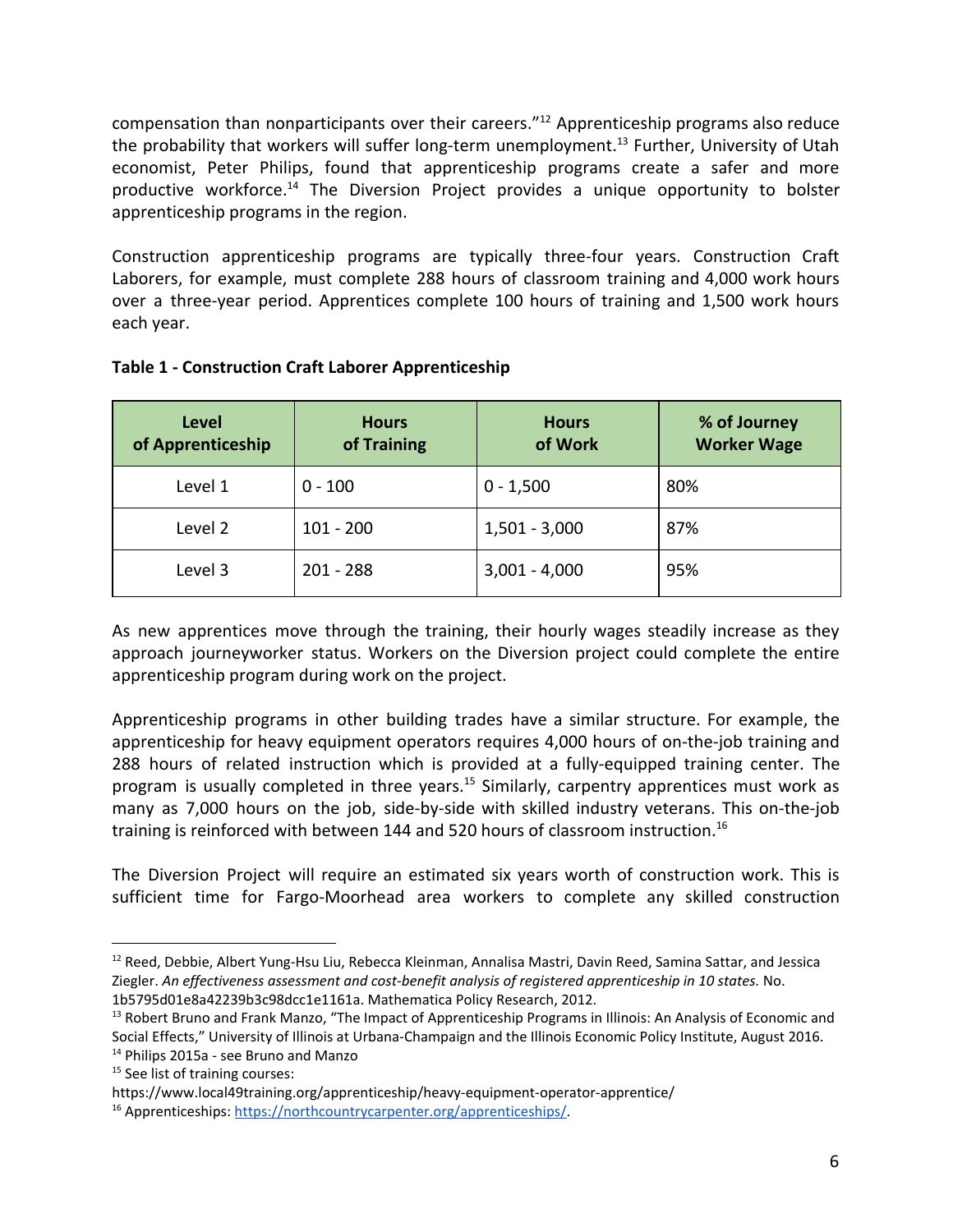apprenticeship program. Once apprentices have completed their training, they are able to work on a wide array of projects from building construction to highway construction work.

Fargo-Moorhead area construction workers that complete an apprenticeship program will gain skills needed to build vital infrastructure in the area and contribute millions to the regional economy. Union apprentices are paid collectively bargained wage rates and earn health and retirement benefits.

The following is an estimate of the expected lifetime earnings of a successful Construction Craft Laborer apprentice:

| Year                     | Rate         | <b>Health &amp;</b><br><b>Welfare</b> | <b>Vacation</b> | <b>Pension</b> | <b>Totals</b>  |
|--------------------------|--------------|---------------------------------------|-----------------|----------------|----------------|
| Year 1                   | \$19.02      | \$7.75                                | \$2.43          | \$5.10         | \$56,205.00    |
| Year 2                   | \$20.69      | \$7.75                                | \$2.43          | \$5.10         | \$59,127.50    |
| Year 3                   | \$22.59      | \$7.75                                | \$2.43          | \$5.10         | \$62,452.50    |
| Year 4+                  | \$23.78      | \$7.75                                | \$2.43          | \$5.10         | \$64,535.00    |
| 25 year<br><b>Totals</b> | \$982,940.00 | \$290,625.00                          | \$91,125.00     | \$191,250.00   | \$1,555,940.00 |

#### **Table 2 - Approximate Lifetime Earnings of Construction Apprentice<sup>17</sup>**

This earnings breakdown is based on the collectively bargained heavy-highway wage rates for North Dakota. These rates are similar in Minnesota. When the value of health, pension, training and other fringe benefits is included, apprentices can be expected to earn an estimated \$1.6 million over the course of their career.

# **Section 3: The High Cost of Non-Local Workers**

The Diversion project will create an estimated 7,700 full time construction jobs each year over the six years of the project or 46,000 total job years of full-time employment.<sup>18</sup> Put differently,

 $17$  Total annual earnings are based on 1,000 hours straight time and 500 hours of overtime.

 $18$  This estimate is based on an analysis of total job creation for other major infrastructure projects. The estimate is based on Enbridge Line 3 pipeline replacement project. These projects require a number of similar activities including extensive excavation. A 2017 research report by the University of Minnesota Duluth, *Enbridge Pipeline Construction: Economic Impact Study*, estimates that the \$1.5 billion project will create 4,200 jobs over the two years of the construction project. This equals 2,800 jobs per \$1 billion spent. The 7,700 job estimate assumes that all of the workers will work on the Diversion project for the entire six year period. It is more likely that many will work for shorter periods focusing instead on specific scopes of work. Job-years help to account for this variation. The Diversion project will create an estimated 7,700 job opportunities each year for the duration of the project or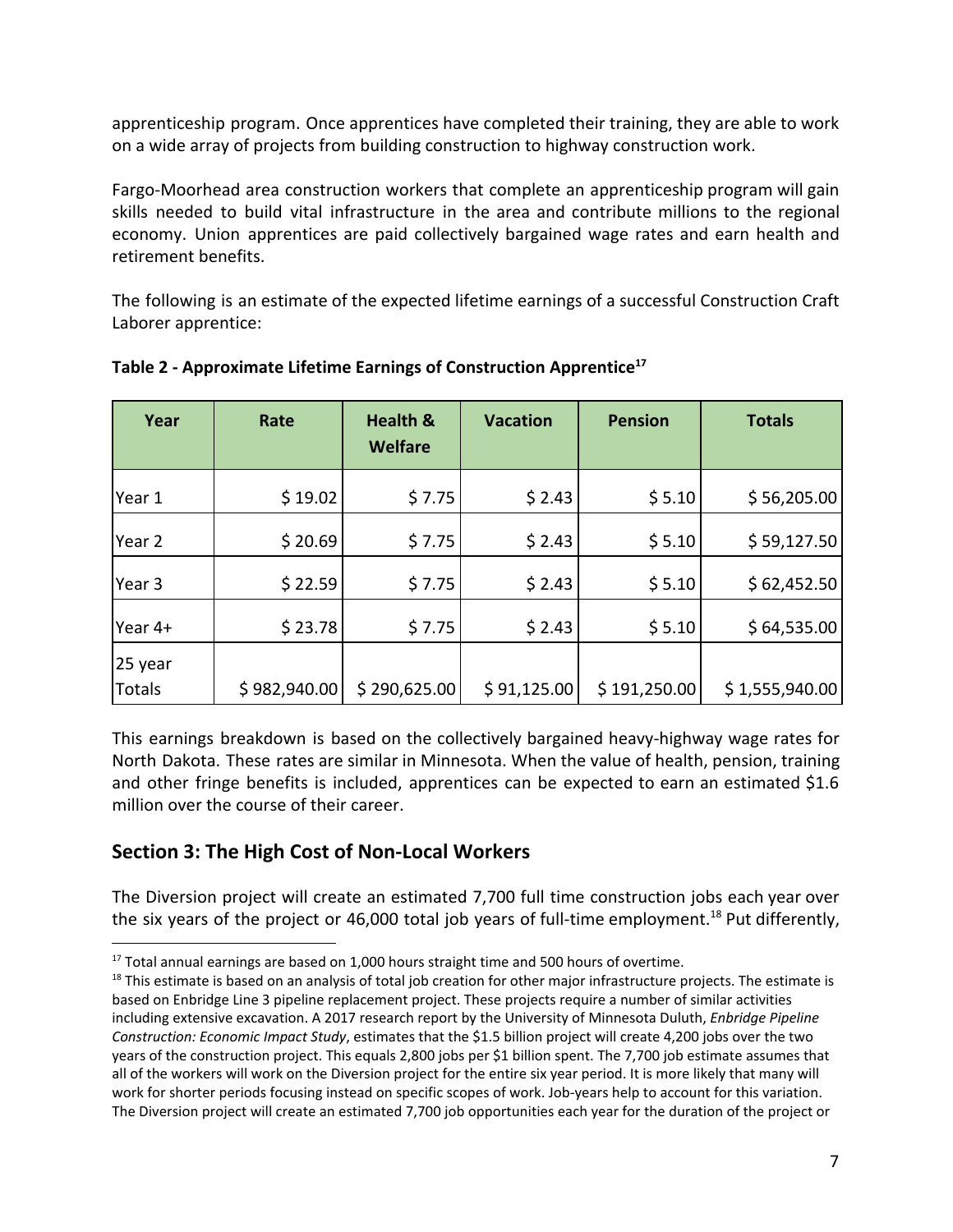the Diversion will generate an estimated 69.3 million hours of construction work (46,000 job years times 1,500 hours per year). There are no guarantees, however, that the majority of this work will go to local workers. Failure to maximize employment of local workers on the project could cost the Fargo-Moorhead region as much as a billion dollars in lost economic activity.

The goal of this section is twofold. First, to estimate the potential economic losses that could occur if the Diversion project fails to maximize employment of local workers; and second, to detail how registered apprenticeships can be used to maximize local hiring and associated local socioeconomic benefits.

In order to determine the potential costs of relying on non-local labor, we must calculate the expected earnings of local and non-local construction workers. This is accomplished by calculating the mean wage of all construction professionals expected to work on the Diversion project including laborers, operating engineers, ironworkers, electricians and carpenters.

| <b>Expected Wages</b> |                        |                    |  |  |
|-----------------------|------------------------|--------------------|--|--|
| <b>Craft</b>          | <b>Prevailing Wage</b> | <b>Fringe Rate</b> |  |  |
| Laborer               | \$23.05                | $$10.48^{19}$      |  |  |
| Ironworker            | \$34.35                | \$27.85            |  |  |
| Carpenter             | \$29.32                | \$12.37            |  |  |
| Operator              | \$27.90                | \$17.25            |  |  |
| Electrician           | \$32.92                | \$11.87            |  |  |
| <b>AVERAGE</b>        | \$29.51                | \$15.96            |  |  |
| Overtime              | \$44.27                |                    |  |  |

#### **Table 3 - Expected Wages**

These wage and fringe benefit estimates are based on an average of prevailing wage rates for highway and residential work in Clay County, Minnesota, and Cass County, North Dakota. The average hourly salary for straight-time work is \$29.51 and \$44.27 for overtime work. Work on the Diversion will be seasonally dependent, thus, we expect workers to work 60-hour weeks during the peak construction season (April to November). At 60 hours per week, one-third of all hours would be paid at overtime rates. Therefore, estimated annual earnings are \$51,645 (\$29.51 x 1,000 hours + \$44.27 x 500 hours).

<sup>42,000</sup> job-years of work (total per year job creation or 7,700 x total duration of project or 6 years). We rely on the more conservative estimate of 7,700 FTE jobs for six years.

<sup>&</sup>lt;sup>19</sup> The fringe rate for General Laborers is significantly lower in North Dakota than in Minnesota. The Laborers prevailing wage rate in Minnesota is \$18.05 and \$2.90 in North Dakota.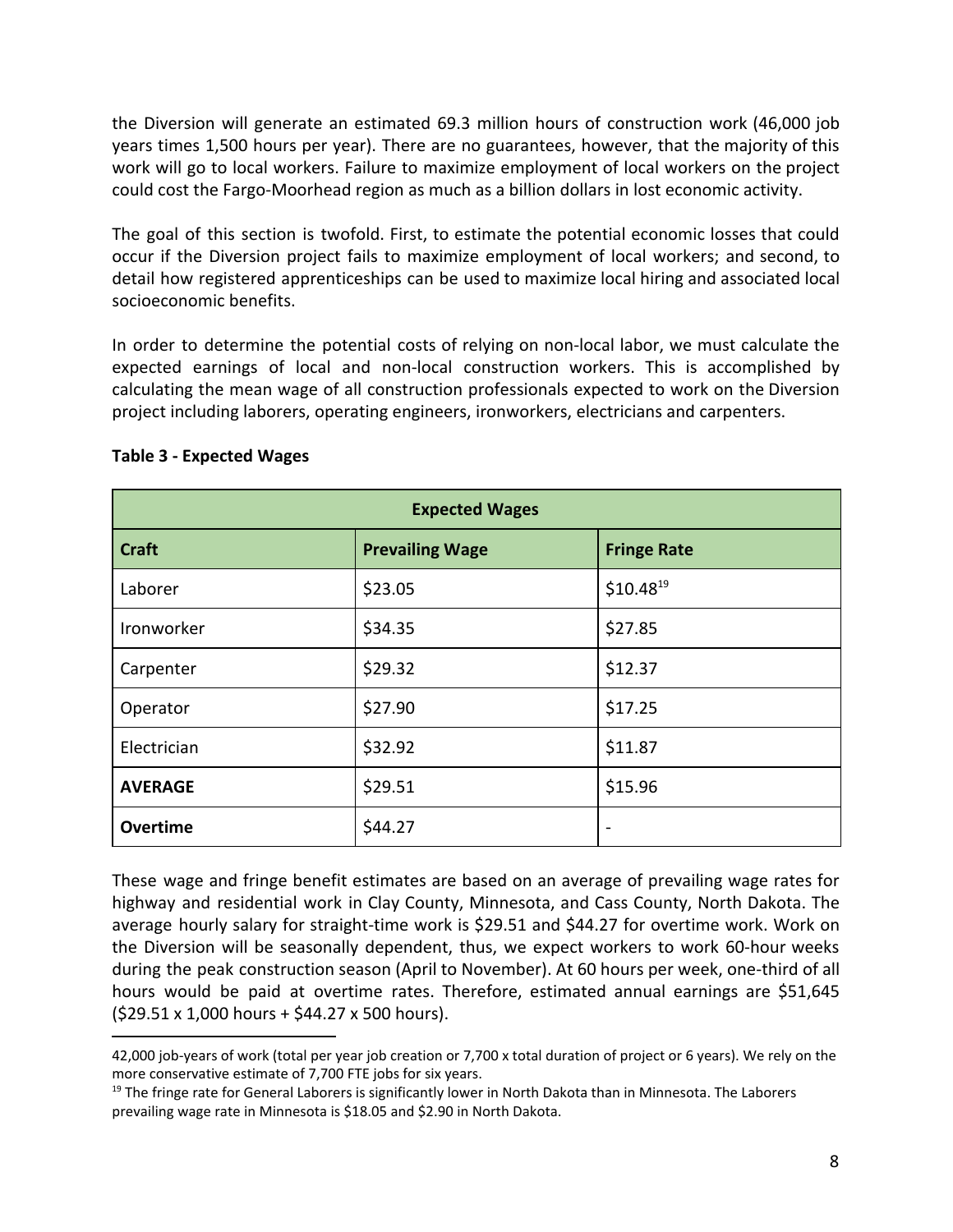Next, we must determine how much of a workers' total income will be available to be spent in the local economy. To accomplish this, we calculate the total after-tax, after-savings earnings. We average tax rates for Minnesota and North Dakota. We then estimate how much the average worker will spend locally.

#### **Table 4 - Spending Patterns**

|                                                  | <b>Individual Spending Patterns of a Local Worker</b> |                                                                                                                                                                                                                |  |  |
|--------------------------------------------------|-------------------------------------------------------|----------------------------------------------------------------------------------------------------------------------------------------------------------------------------------------------------------------|--|--|
| Average Annual<br>Earnings                       | \$51,645                                              | Average on the check earnings. This does not<br>include the value of fringe benefits. Estimates<br>are based on 1,500 hours worked per year with<br>1,000 hours at straight time and 500 at<br>overtime rates. |  |  |
| Tax Payment Per Year                             | \$10,075                                              | Income tax payment based on an average of<br>federal, state and FICA insurance paid in ND<br>and MN.                                                                                                           |  |  |
| <b>Savings</b>                                   | \$1,289                                               | We expect workers to set aside an estimated<br>3.1% of their after-tax income into their<br>personal savings. <sup>20</sup>                                                                                    |  |  |
| 50% of Fringe<br><b>Benefits</b>                 | \$11,970                                              | Expected fringe benefit spending in the short<br>term.                                                                                                                                                         |  |  |
| <b>Estimated Annual</b><br><b>Local Spending</b> | \$49,639                                              | The average local worker will spend 95% of<br>their after-tax and after-savings income plus<br>50% of fringe benefits locally.                                                                                 |  |  |
| <b>Total Annual</b><br>Economic Impact           | \$86,371                                              | Direct local spending plus additional economic<br>activity generated by local spending.                                                                                                                        |  |  |

A skilled *local* construction worker can be expected to spend an average of \$50,000 per year locally. Additionally, every dollar spent by Diversion construction workers will induce additional local economic activity. In this analysis, we rely on a widely used earnings multiplier. In Nissen and Zhang's 2006 study of the economic impact of local hiring on two major construction

<sup>&</sup>lt;sup>20</sup> Lucas Franco, "Catching the Wind 2.0: An Update on Changing Employment Practices in Minnesota's Wind Energy Industry" Local Jobs North Dakota and Minnesota, August 2019.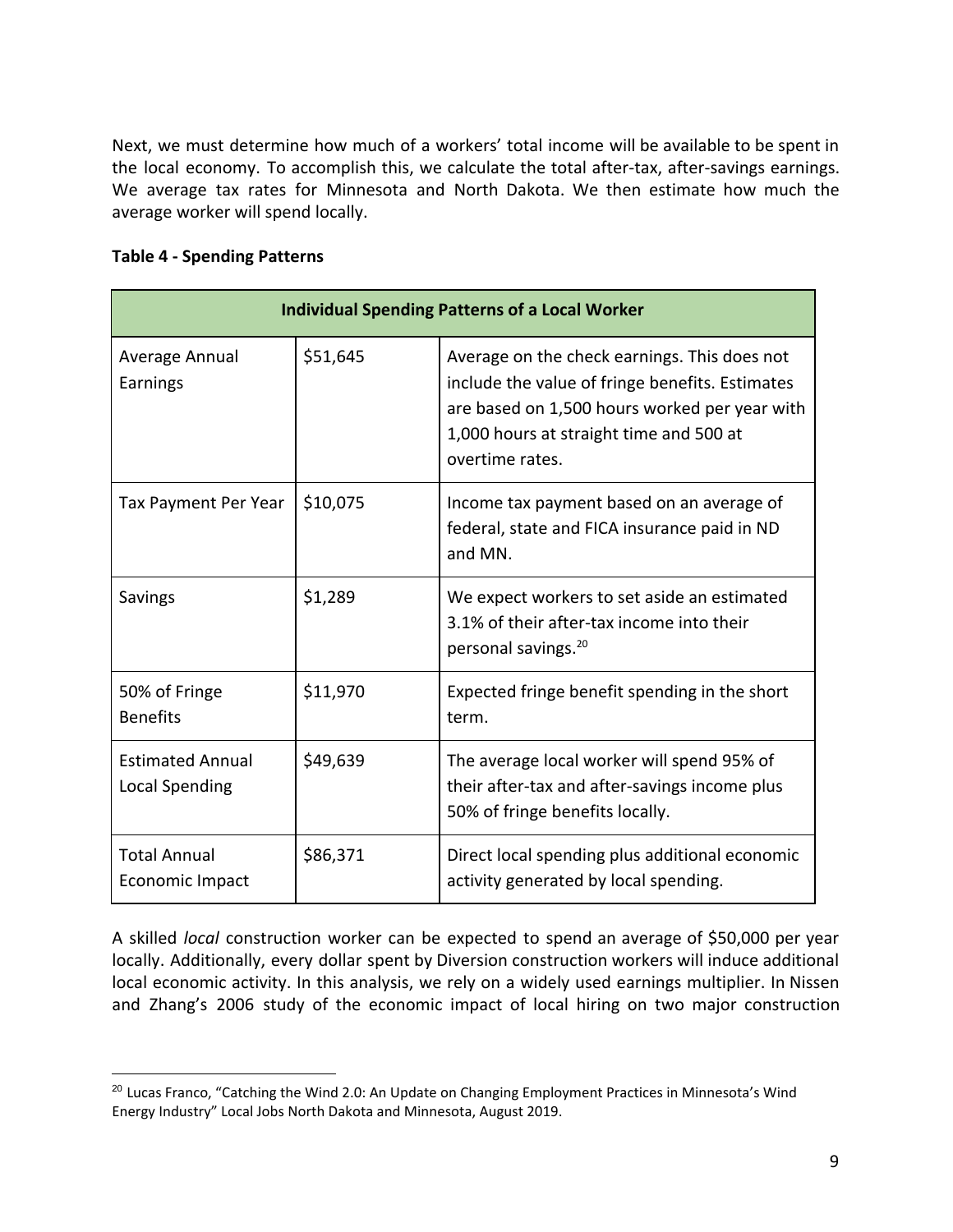projects in Florida, they use an earnings multiplier of 1.74 for new construction projects.<sup>21</sup> They find that every dollar spent in the local economy will result in 73.77% in additional earnings *beyond* the direct earnings of those employed in the actual construction project. In other words, every dollar spent by construction workers will generate 74 cents in additional economic activity. Thus, a local worker on the Diversion Project will generate approximately \$86,000 per year in local economic activity.

#### *The High Cost of Non-Local Labor*

Traveling construction workers, whether foreign guest workers on H-2B visas or workers from outside the area, try to limit their local spending. These non-local workers are rooted in communities far from their temporary place of employment. They likely have fixed costs in their permanent area of residence (e.g. mortgage, utilities, property taxes, etc.) and many have families that they support. Based on previous research on infrastructure projects, we estimate that non-local workers tend to limit spending to the per-diem allowance that is typical for the industry - \$75 to \$100. $^{22}$ 

Non-local workers also earn fringe benefits, but it is unlikely that fringe benefit funds will be spent in the local economy at a similar rate. Fringe benefits often include family healthcare and retirement savings. If a worker's home and family is in another state (e.g. Texas or Utah) most of their healthcare spending will be utilized in their home state.

Economists estimate that local workers spend 95% of their after-tax and after-savings income locally.<sup>23</sup> In contrast, we expect non-local temporary residents to spend their per diem locally. Thus, the average local construction worker employed on the Diversion Project will spend \$49,639 (95% of after-tax/after-savings income including 50% of fringes) locally, while the average non-local construction worker will spend \$15,000 (total per diem) locally. We include 50% of fringes in our spending analysis, because we expect local workers to use at least some of their healthcare benefits locally. We estimate that a local worker will spend approximately three times more locally than a non-local worker.

The cumulative impact of these differences are dramatic for a massive infrastructure investment such as the Diversion Project.

<sup>&</sup>lt;sup>21</sup> Bruce Nissen and Yue Zhang, "Hiring Our Own? The impact of local vs. non-local hiring practices in two county GOB projects," Research Institute on Social and Economic Policy at Florida International University, August 16, 2006, pg. 8.

 $22$  Bruce Nissen and Yue Zhang, "Hiring Our Own? The impact of local vs. non-local hiring practices in two county GOB projects," Research Institute on Social and Economic Policy at Florida International University, August 16, 2006, pg. 8. .

 $23$  Ibid.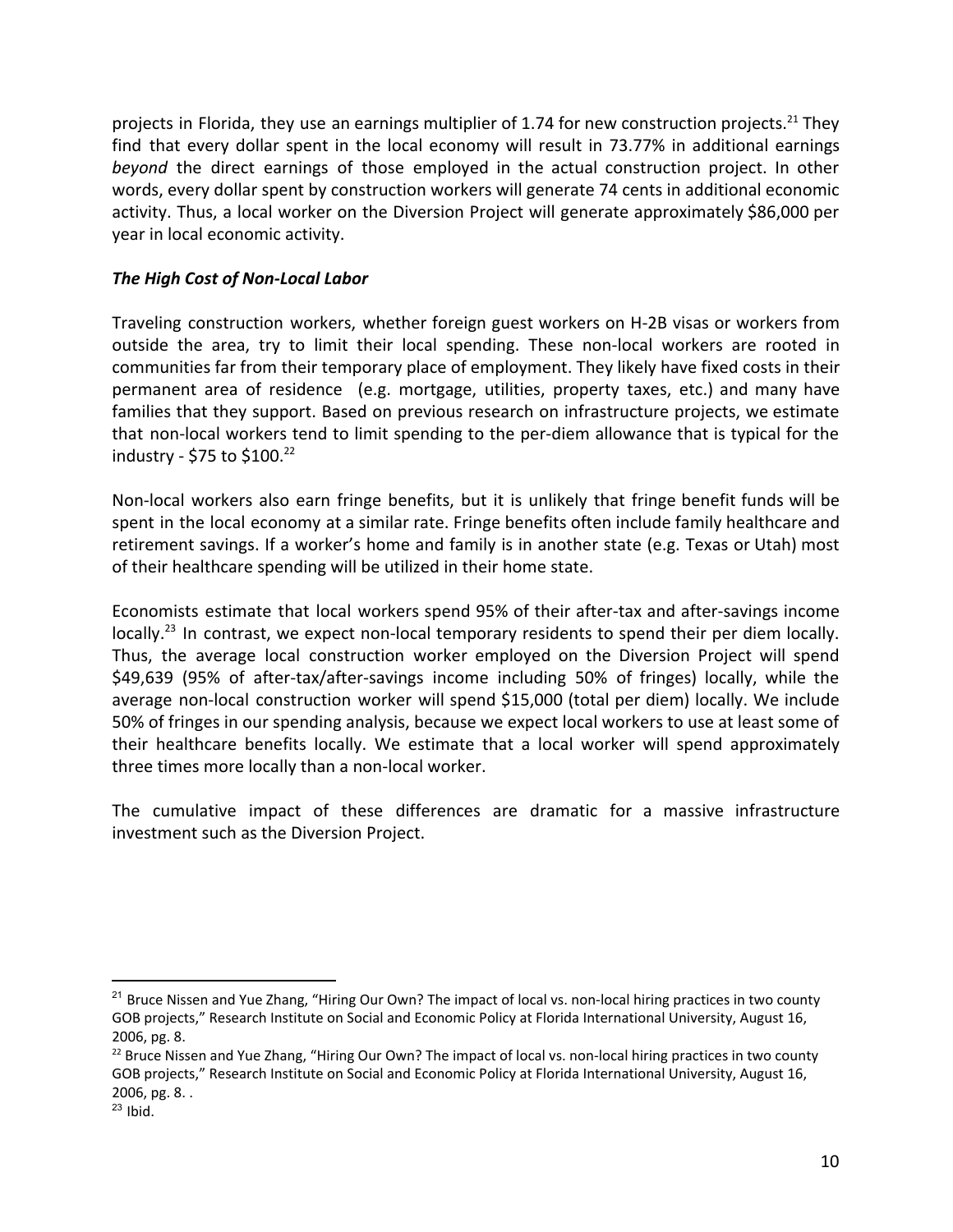#### **Table 5 - Difference in Cumulative Local Spending**

| <b>Total Direct Local Spending</b> |                             |  |  |
|------------------------------------|-----------------------------|--|--|
| <b>Percent Local Workers</b>       | <b>Total Local Spending</b> |  |  |
| 100%                               | \$2.283 billion             |  |  |
| 70%                                | \$1.805 billion             |  |  |
| 50%                                | \$1.486 billion             |  |  |
| 30%                                | \$1.168 billion             |  |  |
| 10%                                | \$849 million               |  |  |
| 0%                                 | \$690 million               |  |  |

If local workers make up 70% of the Diversion Project construction workforce, total projected local spending associated with construction payrolls would be approximately \$1.8 billion over six years. If only 30% of work hours were performed by local workers, however, associated spending in the local economy could be \$1.2 billion. That represents an estimated loss of more than \$600 million in direct spending within the Fargo-Moorhead regional economy.

If we replicate the multiplier used by Nissen and Zhang (2006), projected local spending associated with construction payrolls would be as follows:

#### **Table 6 - Local Spending After Applying Multiplier Effects**

| <b>Total Local Spending After Applying</b><br><b>Multiplier Effects</b> |                                        |  |  |
|-------------------------------------------------------------------------|----------------------------------------|--|--|
| <b>Percent Local</b><br>Workers                                         | <b>Total Economic</b><br><b>Impact</b> |  |  |
| 100%                                                                    | \$3.881 billion                        |  |  |
| 70%                                                                     | \$3.069 billion                        |  |  |
| 50%                                                                     | \$2.527 billion                        |  |  |
| 30%                                                                     | \$1.985 billion                        |  |  |
| 10%                                                                     | \$1.443 billion                        |  |  |
| 0%                                                                      | \$1.173 billion                        |  |  |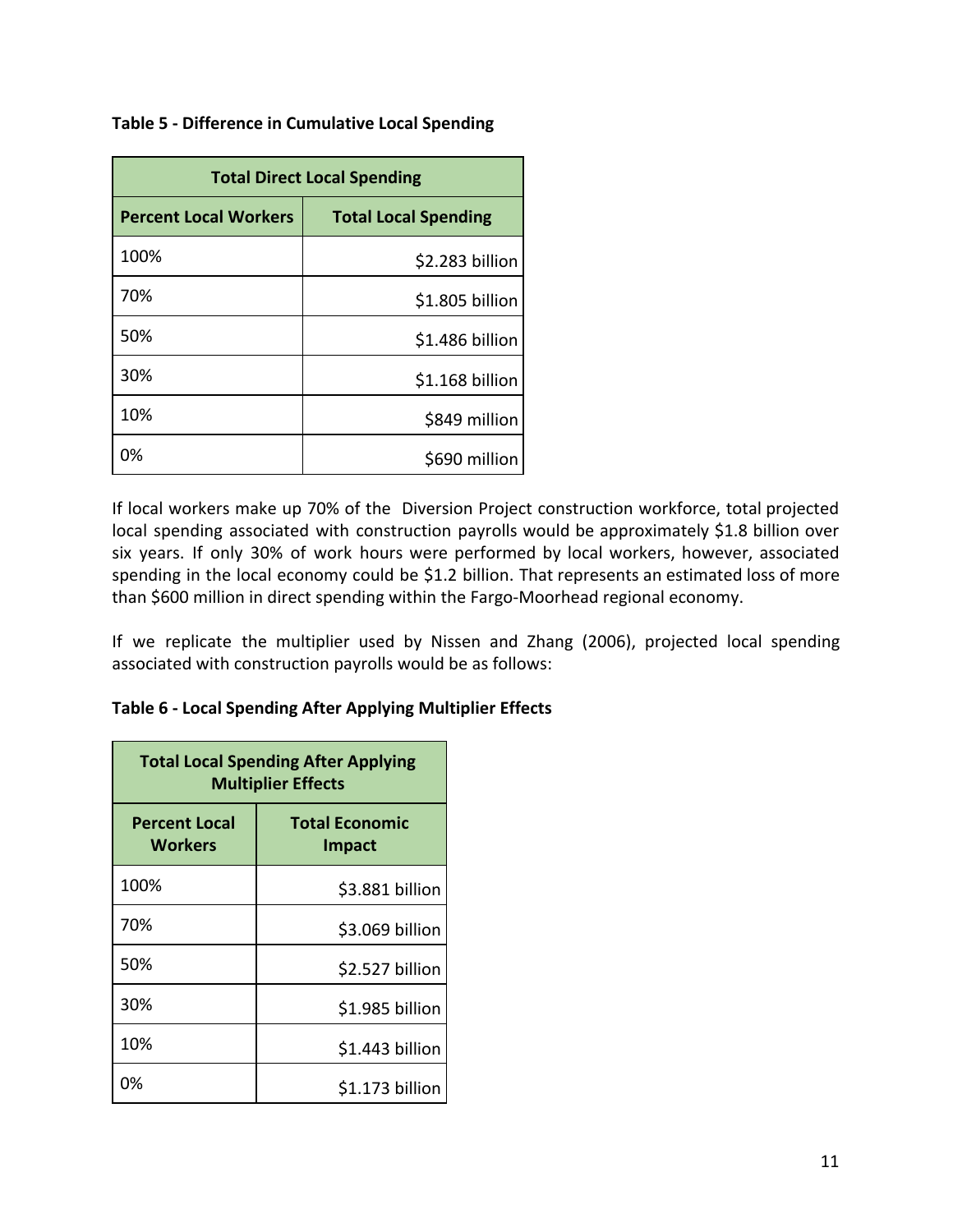The total difference in projected local economic activity between a 30%-local workforce and a 70%-local workforce is estimated at \$1.1 billion. A reliance on non-local workers to build the Diversion Project would lead to a substantial loss in local economic activity. The good news is that the use of apprenticeship programs could help to ensure that a local pool of skilled construction workers is available to build the Diversion project.

# **Section 4: Maximizing Local Benefits through Apprenticeship Models**

Registered apprenticeship programs are the best option to recruit new workers into the construction industry. Like most metropolitan labor markets, the Fargo-Moorhead metropolitan area is home to thousands of workers who are employed in low-wage, part-time and precarious jobs. Many of these workers would welcome an opportunity for a 40+ hours per week job that often pays two to three-times more than their current position and offers comprehensive benefits.<sup>24</sup>

Two of the top five highest employing industries in the Fargo-Moorhead area pay average wages that are insufficient to support a single full-time worker, let alone a family, based on analysis by the Economic Policy Institute.<sup>25</sup> Workers below this level typically require social service support that is funded by taxpayers and local charities, including subsidized affordable housing and food stamps. For example, among the roughly 223,000 workers in the region, some 45,000 are employed in the retail, accommodation and food service industries that are often associated with low pay, irregular hours and limited opportunities for upward mobility.

| <b>Industry</b>                | <b>Average</b><br><b>Employment</b> | <b>Average</b><br><b>Hourly</b><br><b>Wage</b> | <b>Average</b><br><b>Weekly</b><br><b>Wage</b> | <b>Average</b><br><b>Annual</b><br><b>Wage</b> |
|--------------------------------|-------------------------------------|------------------------------------------------|------------------------------------------------|------------------------------------------------|
| Health Care and                |                                     |                                                |                                                |                                                |
| Social Assistance              | 37,305                              | \$22                                           | \$877                                          | \$45,604                                       |
| Manufacturing                  | 26,439                              | \$26                                           | \$1,025                                        | \$53,300                                       |
| <b>Retail Trade</b>            | 25,779                              | \$15                                           | \$580                                          | \$30,160                                       |
| Educational<br><b>Services</b> | 18,632                              | \$23                                           | \$910                                          | \$47,320                                       |

|  |  |  | Table 7 - Largest Industries in Fargo-Moorhead Regional Area <sup>26</sup> |  |
|--|--|--|----------------------------------------------------------------------------|--|
|--|--|--|----------------------------------------------------------------------------|--|

<sup>&</sup>lt;sup>24</sup> Arne L. Kalleberg, "Good Jobs, Bad Jobs: The Rise of Polarized and Precarious Employment Systems in the United States, 1970s-2000s," 2011, Russell Sage Foundation.

<sup>&</sup>lt;sup>25</sup> The EPI's Family Budget Calculator estimates that \$32,077 is the minimum income that a single worker with no children needs in order to attain a modest yet adequate standard of living in the Fargo-Moorhead area: [https://www.epi.org/resources/budget/.](https://www.epi.org/resources/budget/)

<sup>&</sup>lt;sup>26</sup> The EPI's Family Budget Calculator estimates that \$32,077 is the minimum income that a single worker with no children needs in order to attain a modest yet adequate standard of living in the Fargo-Moorhead area: [https://www.epi.org/resources/budget/.](https://www.epi.org/resources/budget/)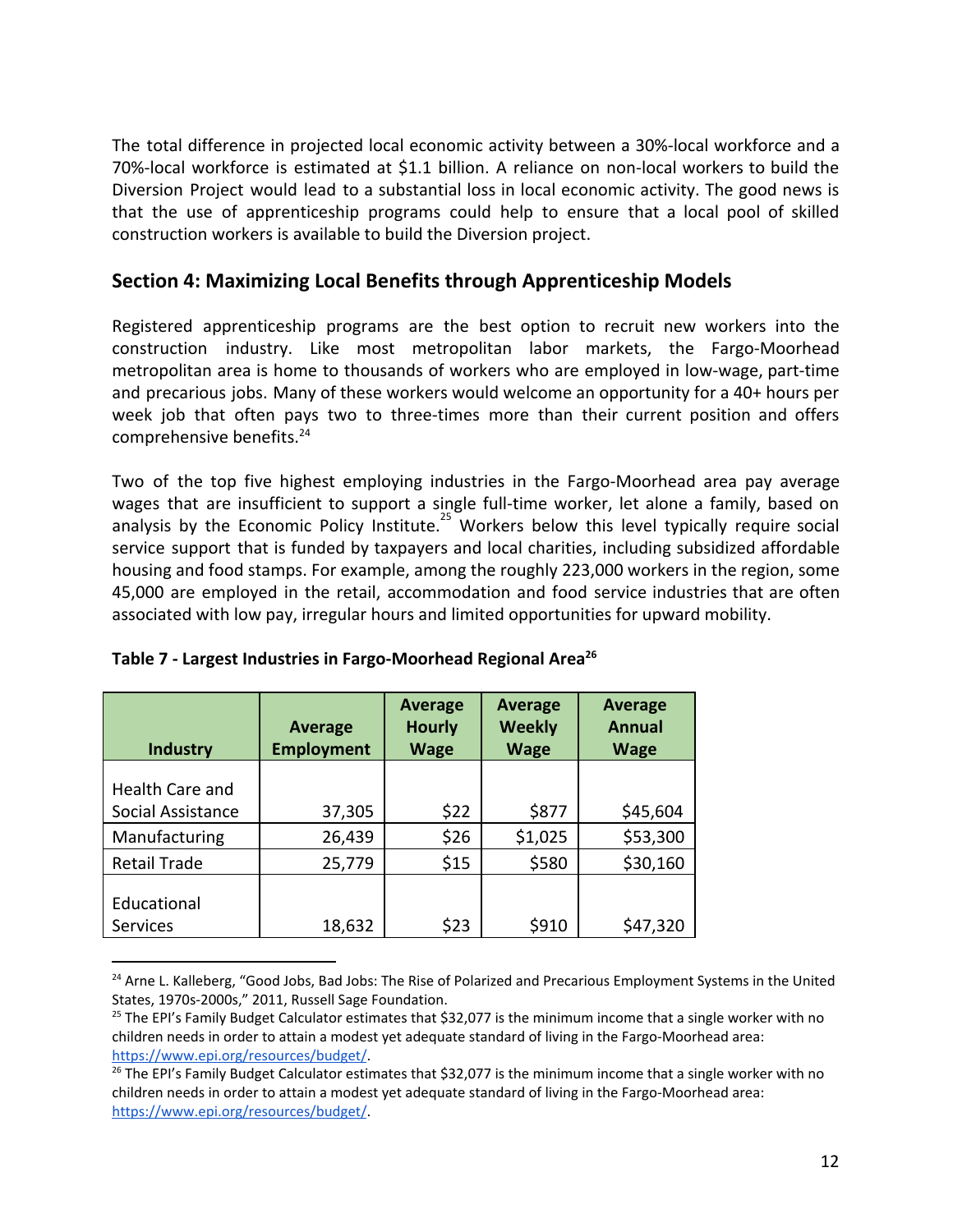| Accommodation     |        |     |       |          |
|-------------------|--------|-----|-------|----------|
| and Food Services | 19,329 | \$8 | \$336 | \$17,472 |

The retail, accommodation and food service industries are among the industries that rely most on part-time or temporary labor.<sup>27</sup> These fast-growing occupational groups also rely on precarious employment relationships. Part-time positions account for 74% of food preparation and serving positions, and 36% of sales positions.

We estimate that the average construction worker on the Diversion Project would earn approximately \$1,000 per week. This is three to four times the average weekly earnings of a worker in the food services and retail industries. It is likely that only a small share of the 43,000 workers employed in low-wage industries in the Fargo-Moorhead region would use the Diversion Project to pursue a better-paid construction employment. But if just a half of one percent made the move, the region could gain more than 200 new middle class jobs and expand its skilled construction workforce. Similarly, some of the region's roughly 2,845 unemployed workers could either pursue construction employment or step into a lower-wage service job, which has been vacated by a former service worker who has moved up the ladder into construction through a registered apprenticeship program.<sup>28</sup>

A worker employed in the construction industry will contribute three to four times as much in direct spending and economic impact over the course of their career as compared to those employed in the accommodation, food service and retail trade industries.

| <b>Industry</b>                           | <b>Accommodation and Food Services</b> | <b>Construction</b> |
|-------------------------------------------|----------------------------------------|---------------------|
| <b>Annual Earnings</b><br>(1500 hours)    | \$17,250                               | \$51,645            |
| Tax Payment Per<br>Year (MN Estimate)     | \$1,845                                | \$10,075            |
| Lifetime Earnings<br>$(25 \text{ years})$ | \$431,250                              | \$1,291,125         |
| Lifetime Taxes (25                        | \$46,125                               | \$251,875           |

#### **Table 8 - Comparative Lifetime Earnings**

<sup>27</sup> We rely on the MN DEED LMI Job Vacancy Survey for this data

<sup>(</sup>https://mn.gov/deed/data/data-tools/job-vacancy/). This data is based on surveys of occupational groups. We match occupational groups with the industries. Similar data is not available for North Dakota. The employment trends in the regions of North Dakota and Minnesota understudy are very similar, however, so we expect similar employment patterns in North Dakota.

<sup>&</sup>lt;sup>28</sup> Unemployment data based on August 2018 estimates for the Fargo-Moorhead Metropolitan Area. Data available through the State of North Dakota job service website:

https://www.ndworkforceintelligence.com/vosnet/lmi/profiles/profileDetails.aspx?session=areadetail&sectionID= 20.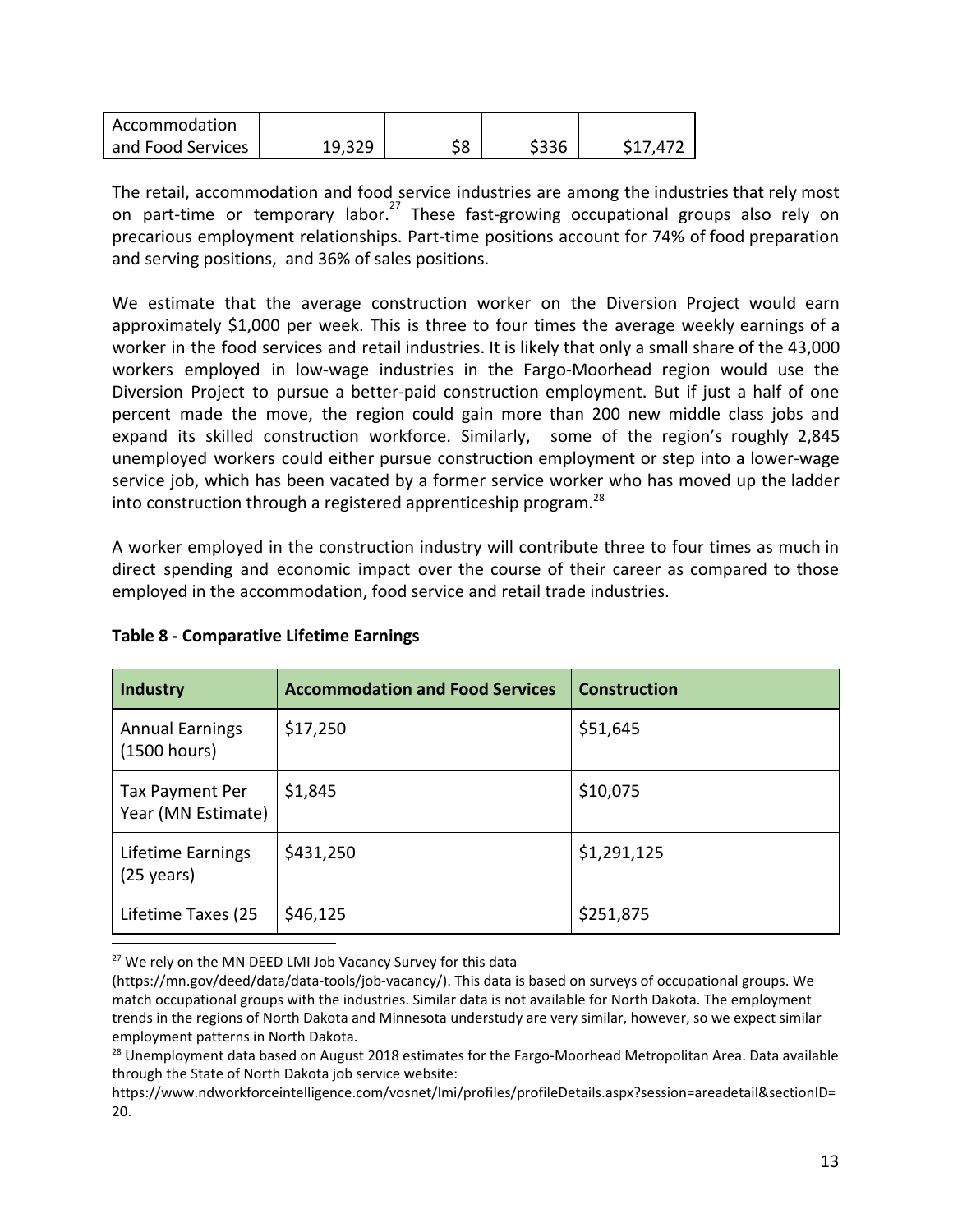| years)                                      |           |             |
|---------------------------------------------|-----------|-------------|
| <b>Direct Spending</b>                      | \$365,869 | \$987,288   |
| Induced Impacts<br>$(x1.70)^{29}$           | \$621,977 | \$1,480,931 |
| Difference in Economic Impact Over 25 Years |           | \$858,954   |

# **Section 5: The Port of Miami Tunnel Project Case Study**

The Miami Tunnel project offers an excellent example of how a commitment to recruiting and training local workers through registered apprenticeship programs can maximize the socioeconomic benefits of a large P3 infrastructure project. The Miami Tunnel project is a 4,200 foot undersea tunnel traveling under Biscayne Bay connecting the MacArthur Causeway on Watson Island with the Port of Miami on Dodge Island. Similar to the Diversion project, the Port of Miami Tunnel was funded through a P3 funding model. The project was largely funded by Meridian Infrastructure. Meridian is a European-based infrastructure partnership that often invests in major U.S. infrastructure projects.

When the Miami Tunnel Project was first proposed, there was widespread concern that the local community would miss out on potential socioeconomic benefits of the project, including construction job opportunities. There were no guarantees that the General Contractor on the project, Bouygues, would use local workers.

A coalition of local stakeholders formed an organization called Build 305 to gather and channel public concerns towards a productive agreement with the project owner, the Florida Department of Transportation (FDOT). Build 305 worked with FDOT to develop a local workforce development program to maximize the socioeconomic benefits of the P3 project.

Build 305, FDOT and other regional stakeholders agreed "that in order for the project to succeed, it needs to have a notable impact that can be felt by the local community."<sup>30</sup> As a result, they developed a "community engagement plan [that] went beyond just media and public relations into delivering real economic, social and commercial benefits." $31$  Stakeholders worked together to develop a plan that prioritized the use of a majority local workers. It was the responsibility of Bouygues to meet this goal.

[https://content.gihub.org/live/media/1465/updated\\_full-document\\_art3\\_web.pdf](https://content.gihub.org/live/media/1465/updated_full-document_art3_web.pdf).  $31$  Ibid.

<sup>&</sup>lt;sup>29</sup> I have excluded fringe benefit spending from this analysis because we do not have a good estimate of fringe benefit payments in accommodation and food service jobs. Many of these jobs offer few if any fringe benefit payments.

<sup>&</sup>lt;sup>30</sup> Turner and Townsend, "Managing PPP Contractors After Financial Close: Appendix B - Port of Miami Tunnel," Global Infrastructure Hub - A G20 Initiative, 2018, pg. 245-251. Available here: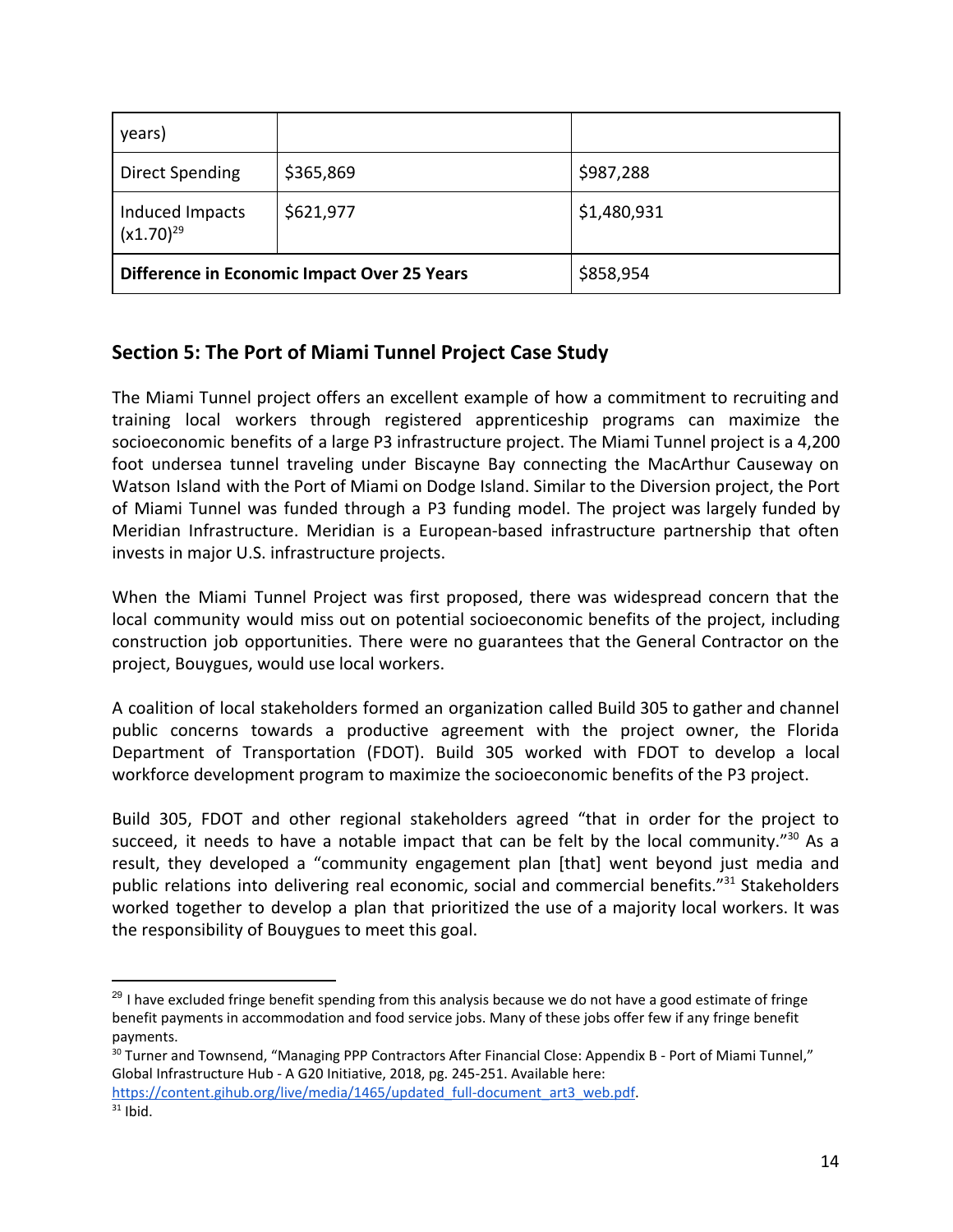Bougyues and its subcontractors worked with local registered apprenticeship programs with a long track record of recruiting, training and dispatching area workers to build regional infrastructure to meet the goals. As a consequence, 83% of construction workers building the project were local, and hundreds of area residents received the training and on-the-job work experience required to become career construction workers. These workers not only delivered the \$643 million tunnel project on-time and \$90 million under budget, but they continue to build critical infrastructure in the region today.<sup>32</sup>

The Miami Tunnel project is a prime example of how a commitment to recruiting and training local workers through registered apprenticeship programs can maximize the positive socioeconomic benefits of major infrastructure projects. The Diversion Authority should follow the example of Miami area policy makers in encouraging project contractors to work with regional registered apprenticeship programs.

# **Conclusion**

The Diversion Project is an enormous infrastructure undertaking. The project will require thousands of construction workers. There are currently not enough local construction workers to meet this demand. Fortunately, however, there are thousands of workers who are underemployed or unemployed currently working in low-wage retail trade, accommodation and food service jobs in the Fargo-Moorhead area. The Diversion Project could provide a catalyst for many of these workers to begin a family-supporting career in the construction industry.

Recruiting and training the next generation of skilled construction workers is not difficult, but it requires planning and investment on the part of industry. For some construction firms, it seems simpler to bring in traveling workers from other states or foreign guest workers. The reliance on non-local workers comes at a high cost to the Fargo-Moorhead region. The Diversion project provides an opportunity for policy makers to encourage construction firms to recruit and train locals to develop a skilled construction workforce. The Diversion Authority can achieve this goal by requiring all participating construction firms to participate in registered apprenticeship programs. This requirement will ensure that the Diversion Project is built by a majority local workforce. A majority local workforce will not only guarantee far greater local socioeconomic benefits, but it will develop the next generation of skilled construction workers.

<sup>&</sup>lt;sup>32</sup> Miami Herald Editorial, "Port tunnel is a model of success," full article can be found here: [https://www.miamiherald.com/opinion/editorials/article29907982.html.](https://www.miamiherald.com/opinion/editorials/article29907982.html)